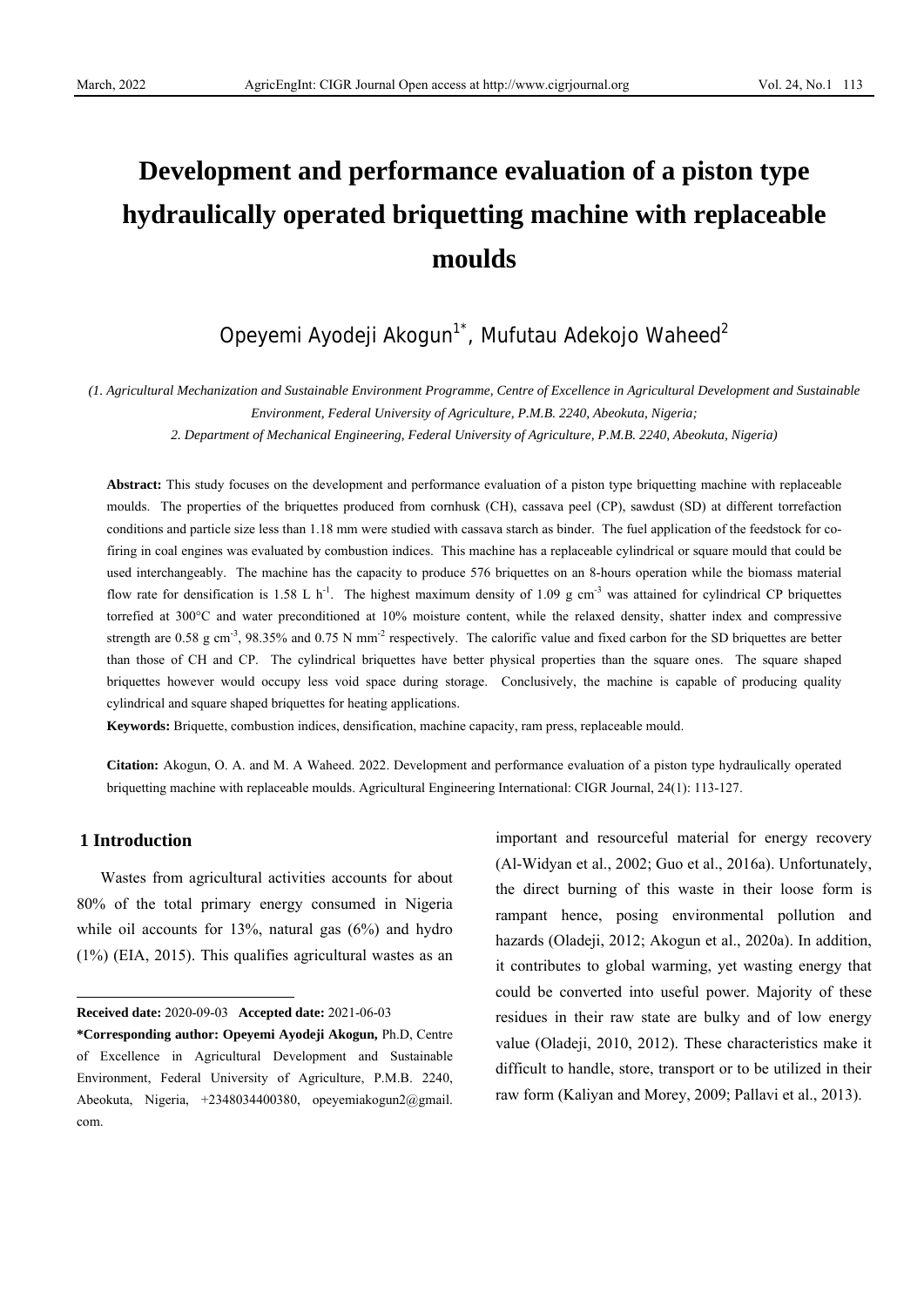In the light of these challenges, one of the approaches actively pursued worldwide towards improved and efficient utilization of agricultural residues for fuel is torrefaction and their densification to produce briquettes (Li and Liu, 2000; Benavente and Fullana, 2015; Akogun et al., 2020b). Moreover, torrefaction improves the combustion properties of biomass while briquetting improves its handling property for variety of applications (Guo et al., 2016b; Akande and Olorunnisola, 2018).

Briquette making has the potential to meet the additional energy demands of urban and industrial sectors, thereby making a significant contribution to the economic advancement of developing countries. The opportunities are available for all scales of business to grow. The scales of business include: the biomass feedstock suppliers, the briquette machine fabricators, the briquette producers and the end-use consumers. Therefore, the adoption of briquette technology will create safe and hygienic ways of disposing wastes, turn into a cash rich venture by converting waste into energy and contributing towards a better environment (Omoniyi and Igbo, 2016). Fuel briquettes production in Nigeria could be used as supplements for petroleum-based fuels, coal or wood in boiler heating (for steam generation), dryer heating and home heating, if produced under appropriate briquetting conditions (Olorunnisola, 2007).

According to Obi et al. (2013; 2014), existing machines in rural communities solve the problem of biomass waste utilization for briquette production at the household and community levels. To achieve this, some researchers such as Olorunnisola (2007) have developed manual briquetting machines; Nordiana (2009) and Omoniyi and Igbo (2016) developed hydraulic piston press hollow briquette making machines, etc. to solve waste management problems. However, constraint in the advancement of biomass briquetting is associated with the development of briquetting press for local commercial manufacture. Some of the commercial limitations associated with the existing machines are low production capacity, development of only one mould and mould shape

of briquette, inadequate electrical power for briquetting machine that operates on electricity, etc. The need at the moment is the development of an efficient, cost effective and easy to duplicate appropriate briquetting machine suitable for heating applications (Obi et al., 2014). Moreover, the need to produce briquette of other shapes such as the square shape briquette other than the popularly produced cylindrical shaped briquettes is essential. The thrust of this work is the development of briquetting machine that will address the identified problems.

The objectives of this study therefore were to design, develop and evaluate the performance of a low pressure hydraulic operated briquetting machine with replaceable moulds of cylindrical or square shapes and to characterize the briquettes produced from raw and torrefied cornhusk residue, cassava peel and sawdust in terms of compressed density, relaxed density, shatter index, calorific value and proximate analysis. The application of the briquette as fuel for co-firing in coal engines was also assessed by combustion indices including fuel ratio, combustibility index and volatile ignitability. These created an avenue for proper utilization, better logistics and end-use domestic and industrial application of CH, CP and SD wastes.

# **2 Methodology**

# **2.1 Design calculations**

The important features of the briquetting machine include the determination of the briquette size, frame design, thickness of the moulds and the ram press capacity.

# **2.2 Briquette size**

For the circular briquette, a diameter and height of 50 mm and 100 mm were chosen in line with the work of Husain et al. (2002). Moreover, the square shaped briquette is 50 mm by 100 mm. It is considered that the briquettes would be suitable for use in convectional charcoal stoves.

#### **2.3 Frame design**

The frame of the briquetting machine was constructed to house the moulds, lower plates, ram press and pistons. Mild steel was used for constructing the frame. The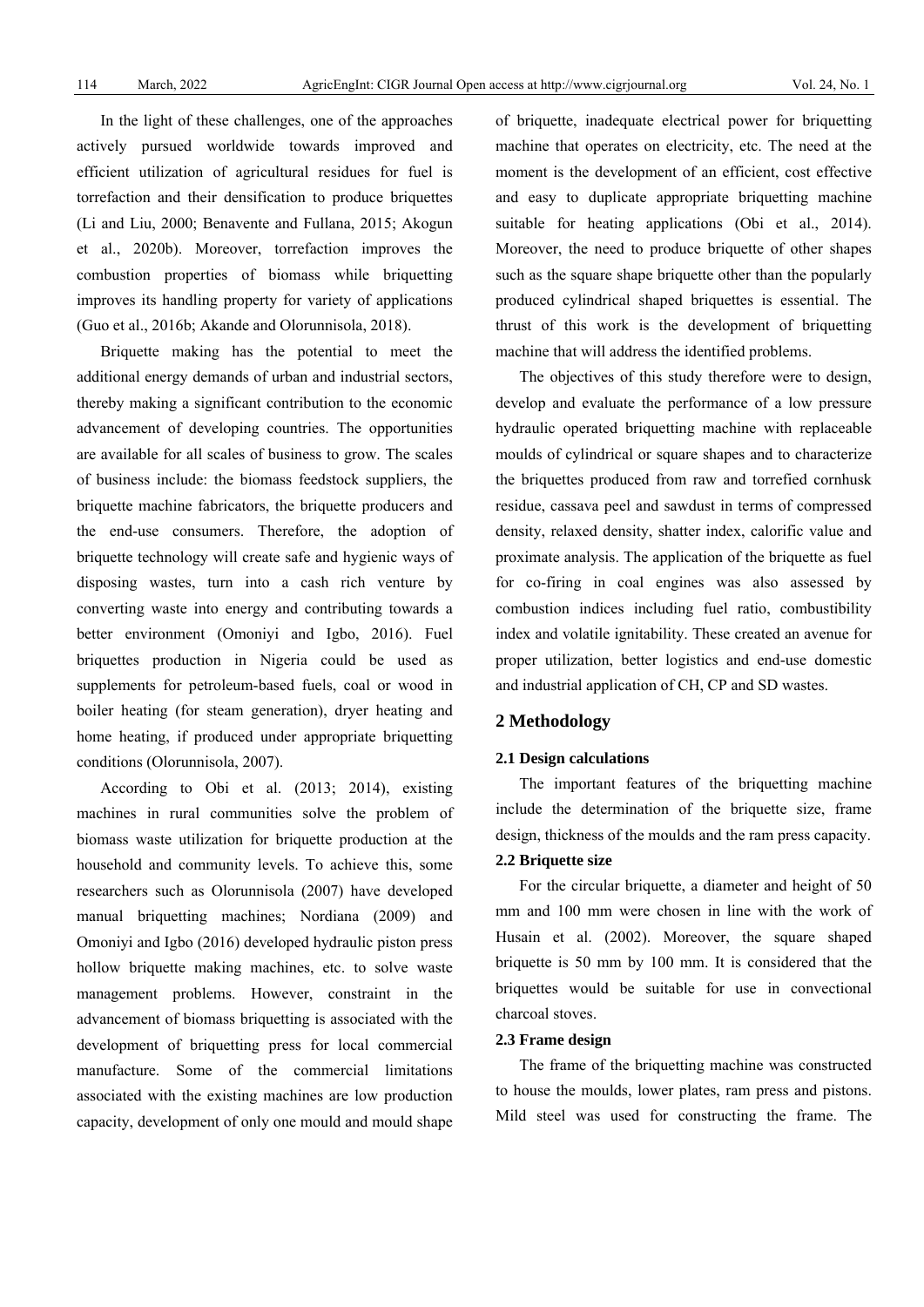augmented straightness, tolerance and physical strength of mild steel makes it a better choice for this project. The design of the frame involves the determination of length (L) and breadth (B) having the shape of a rectangle. What informs the length of the frame is the length of the ram press after compression (0.7 m), the height of the moulds and length of piston rod (0.1 m), thickness of top and bottom plates  $(0.005+0.005= 0.01$  m) and clearance. The breadth of the frame on the other hand was affected by the dimension of the mould plate.

The area of the frame  $(A, m^2)$  was computed with the aid of Equation 1.

$$
A = L \times B = 0.9 \times 0.4 = 0.36 \text{ m}^2 \tag{1}
$$

# **2.4 Thickness of mould**

The internal wall of a cylindrical or square shaped mould is subjected to internal pressure when subjected to shear stress. If this stress exceed the permissible limit, the mould is likely to fail by either splitting into two troughs or breaking into two cylinders (Khurmi, 2005). Therefore, appropriate thickness of the material is required for the construction of the moulds in order for the cylinders to withstand the shear stress that would be generated at the walls of the moulds. For this design, since the maximum design pressure required is 15 MPa, a thin-wall cylinder was selected. In order to determine the expected thickness of the cylindrical mould therefore, the circumferential and longitudinal stresses were determined according to Khurmi (2005) relationship.

Circumferential stress is set up in resisting the bursting effect of the applied pressure. As a result of the internal pressure, the mould has the tendency to split into two troughs along its circumferential axis. It can be determined using the following expression:

$$
\sigma_c = \frac{P d}{2t} \tag{2}
$$

where; t stands for the thickness of mould, mm; P stands for the internal pressure in cylinder , 15 MPa; d stands for the internal diameter of cylinder, 50 mm;  $\sigma_c$  stands for the circumferential stress, MPa.

Since ultimate tensile stress of 400 MPa and factor of

safety of 5 was used for mild steel in line with Khurmi and Gupta (2005).

Circumferential stress  $(\sigma_c) = \frac{\text{Ultimate tensile stress}}{\text{factor of safety}} = \frac{400}{5}$  $= 80$  MPa

To determine the thickness, t of the mould, the circumferential stress relationship was used.

$$
t = \frac{15 \times 50}{2 \times 80} \approx 5 \text{ mm}
$$

Considering the fact that the internal pressure the feedstock is subjected to also has the tendency to break the cylindrical mould into two pieces along its longitudinal axis. The maximum thickness of the mould that will prevent breaking of the cylindrical mould along its longitudinal axis was determined using Equation 3 in line with Khurmi (2005).

Longitudinal stress 
$$
\sigma_L = \frac{total pressure}{resisting section} = \frac{P \times d^2 \frac{\pi}{4}}{\pi dt} = \frac{P.d}{4t}
$$
 (3)

where;  $\sigma_l$  stands for the longitudinal stress, MPa.

Since longitudinal stress is the half of circumferential stress (Khurmi, 2005), the circumferential stress is two times the longitudinal stress. Hence, the permissible stress is less than the circumferential stress. Or in other words, the circumferential stress is not greater than the permissible stress. The longitudinal stress is calculated using

$$
\sigma_L = \frac{p.d}{4t} = \frac{1}{2} \times \sigma_c = 0.5 \times 80 = 40 \text{ MPa}
$$

Ultimate tensile stress is 400 MPa. Factor of safety of 5 was used for mild steel in line with Khurmi and Gupta  $(2005)$ ,

Since longitudinal stress is half of circumferential stress,

Longitudinal stress  $(\sigma_L) = \frac{80}{2} = 40 \text{ MPa}$  $t < \frac{15 \times 50}{ }$ 

$$
\leq \frac{13 \times 50}{4 \times 40} \approx 5 \text{ mm}
$$

The thickness of material obtained for the cylindrical material is applied for the square shape mould. This is because the volume of briquette in the square shape mould is the same as the cylindrical shape counterpart. It also requires the same material for construction.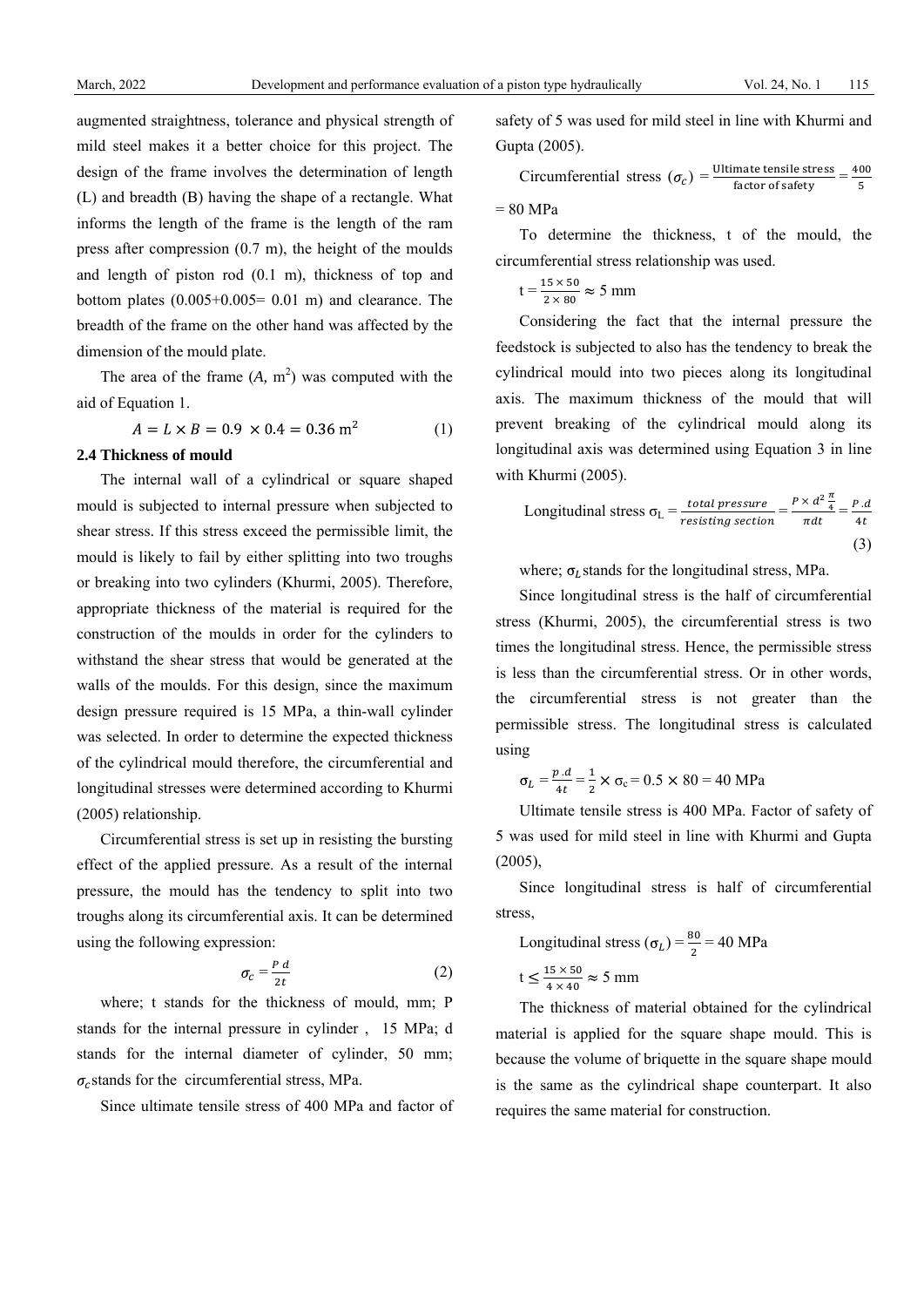The maximum shear stress was calculated using Equation 4.

Maximum shear stress 
$$
\tau_{\text{max}} = \frac{\sigma c - \sigma L}{2}
$$
 (4)

Substituting 
$$
\sigma_c = \frac{p \cdot d}{2t}
$$
 and  $\sigma_L = \frac{p \cdot d}{4t}$   

$$
\tau_{\text{max}} = \frac{\frac{p \times d}{2t} - \frac{p \times d}{4t}}{2t} = \frac{p \times d}{8t} = \frac{15 \times 50}{8 \times 5} = 18.75 \text{ N/mm}^2.
$$

#### **2.5 Ram press capacity**

The machine is hydraulically operated because the ram press provides the mechanical force that moves the feedstock in the mould up through the piston compressing the feedstock in the compression chamber. The capacity of the ram press shaft used in carrying out the compression was determined using Nordiana (2009) procedures as follows.

The weight of the lower flat metal plate

Weight of twelve (12) pistons

Weight of moulds

The weight of briquettes in the mould.

The force required for compacting the loose biomass in the mould into briquette.

2.5.1 Weight of lower compression flat metal plate

The lower compression plate is made up of mild steel of density 7860 kg  $m^{-3}$ . What informs the length and breadth of the lower compression plate is the dimension of the twelve (12) moulds while the thickness, t of the bottom plates was obtained using Equation 2. The dimensions of the plate was 400 mm  $\times$  350 mm  $\times$  5 mm corresponding to length, width and thickness respectively, the weight of the lower compression flat plate was calculated using Equation 5 in line with Nordiana (2009):

$$
W_{lp} = l \times w \times t \times \rho \times g \tag{5}
$$

where:  $W_{lp}$  stands for the weight of lower compression flat plate, N;l stands for the length of plate , 0.40 m; w stands for the width of plate, 0.35 m; t stands for the thickness of plate ,0.005 m;  $\rho$  stands for the density of mild steel, 7860 kg m<sup>-3</sup> (Khurmi, 2005) and g stands for the acceleration due to gravity,  $9.81 \text{ m s}^2$ .

$$
V_{lp} = 53.98 \text{ N}
$$

2.5.2 Weight of twelve pistons

The piston is a hollow cylindrical body with either circular head (top) or square shaped head which enters into the mould during compression.

Volume of piston head (Square) =  $L^2 \times t$  (where L and t *are respectively the length and thickness of the piston head in mm)*

 $= (50 \times 50 \times 2)$  mm<sup>3</sup> = 5000 mm<sup>3</sup> = 5  $\times$  10<sup>-6</sup> m<sup>3</sup>

Volume of piston head (circular) =  $\pi r^2 t$ , where  $t = 2$ mm (thickness of circular piston head) and r is the radius of the piston head in mm

 $= 5000$  mm<sup>3</sup> $= 5 \times 10^{-6}$  m<sup>3</sup>

Volume of rod =  $\pi r^2 h = 3.15 \times 10^{-5}$  m<sup>3</sup> (Assuming, 10) mm for rod radius); h is the height of the piston rod in mm

Total volume,  $V =$  Volume of squared piston head  $+$ volume of rod =  $3.65 \times 10^{-5}$  m<sup>3</sup>

Since the volume of the rod with square head is same as that with circular head,

Also, since density of mild steel,  $\rho = 7860 \text{ kg m}^{-3}$ 

Therefore, mass of piston,  $\rho \times V = 0.287$  kg

Total mass of piston =  $12 \times 0.287$  kg = 3.44 kg

Weight of piston  $W_p = 3.44 \times 9.81 = 33.77$  N

2.5.3 Weight of moulds

This is an opening where compression takes place. There are twelve (12) moulds in this machine. After the feedstock has been poured into the mould, the compression of the moulds through the ram press against the piston forms the compressed products- briquettes. The weight of moulds was calculated using Equation 6:

The weight of moulds  $=$  weight of flat plate  $-$  weight of twelve  $(12)$  holes where the moulds were attached + weight of the mould (itself)

$$
W_{fp} = l \times w \times t \times \rho \times g \tag{6}
$$

Where:  $W_{fp}$  stands for the weight flat plate, N; *l* stands for the length of plate =  $0.40$  m, w = width of plate =  $0.35$ m, t = thickness of plate =  $0.005$  m,  $\rho$  = density of mild steel = 7860 kg m<sup>-3</sup> and g = acceleration due to gravity = 9.81 m  $s^2$ .

$$
W_{fp} = 53.98 \text{ N}
$$

To determine the weight of twelve holes: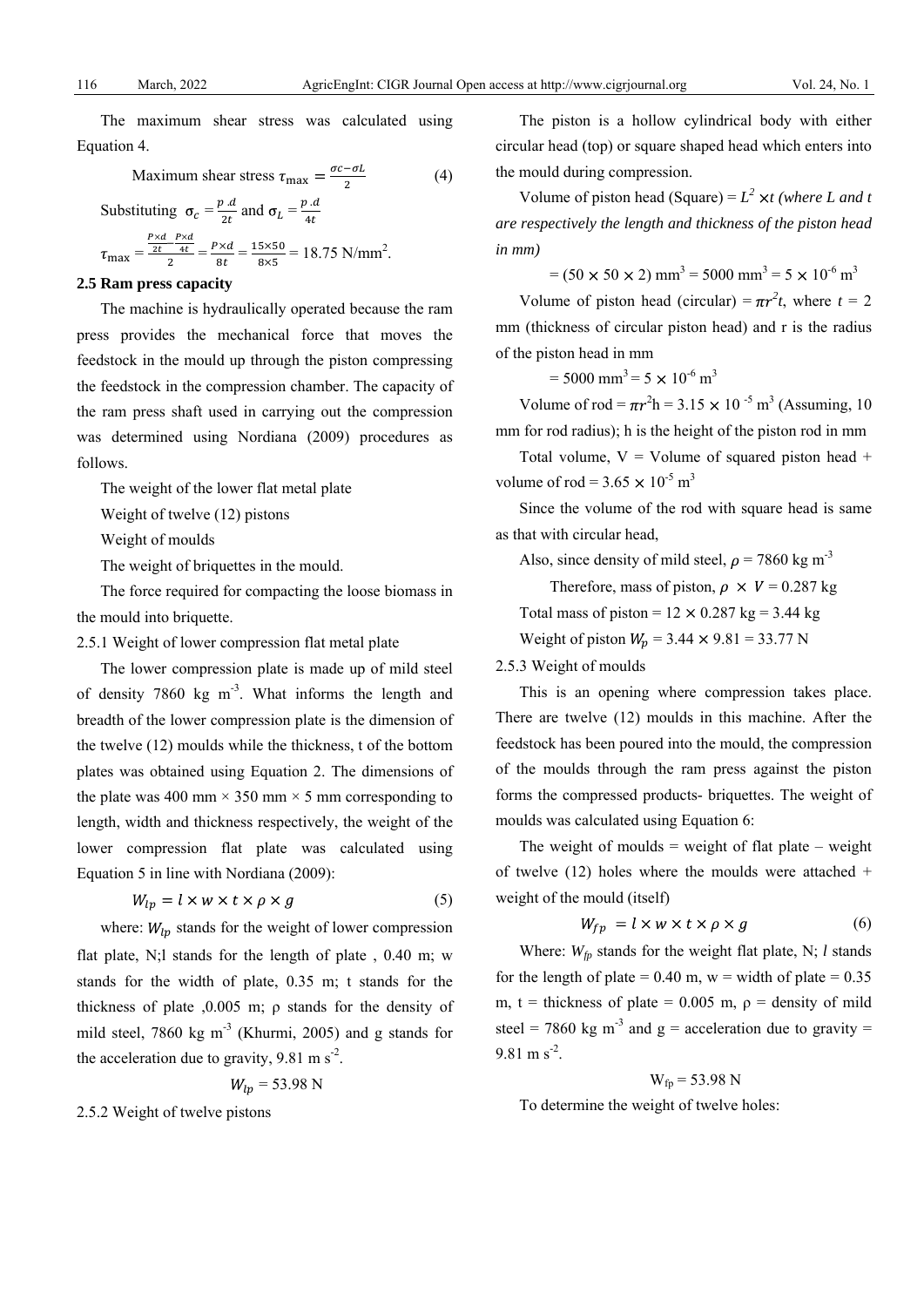$W = (\frac{\pi d^2}{4}) \tau \rho g = \pi \left(\frac{0.05^2}{4}\right) \times 0.005 \times 7860 \times 9.81 =$ 0.76 N

To determine the weight of the mould itself:

For a squared mould, Length (*L*) of 50 mm and height (*H*) of 100 mm was chosen in line with Oladeji (2012) and Obi et al. (2013).

Area of mould (A) =  $L^2 = 2500$  mm<sup>2</sup>;

Volume of squared mould =  $L^2 \times H = 250,000$  mm<sup>3</sup> =  $0.00025 \text{ m}^3$ ;

Mass of mould = density  $\times$  volume;

Mass of mould =  $7860 \times 0.00025 = 1.965$  kg;

Total mass of mould =  $12 \times 1.97 = 23.6$  kg = 231.52 N.

If the volume of square shape mould  $=$  volume of cylindrical mould;

Volume of cylindrical mould =  $\pi r^2$ h

If the volume of squared mould = volume of cylindrical mould, radius of cylindrical mould,

 $r = 28.2$  mm

Weight of mould components  $(Wm) =$ 

weight of flat plate  $-$ 

weight of 12 holes for moulds  $+$  weight of mould

 $Wm = 53.98 - 0.76 + 231.52 = 284.74N$ 

2.5.4 Weight of briquette

To calculate the mass of feedstock during compaction to form briquettes in the moulds;

Loose bulk density (LBD) of corn husk =  $127 \text{ kg m}^{-3}$ ; LBD of cassava peel = 172 kg m<sup>-3</sup>; LBD of sawdust = 149  $kg \, \text{m}^{-3}$ .

Using LBD of cassava peel =172 kg  $m<sup>-3</sup>$  for it will accommodate any of the three feedstocks,

Mass of briquette samples,  $M = vol$  of the mould filled with the feedstock  $\times$  LBD;

 $M = 0.00025 \times 172 = 0.043$  kg

Since the moulds are twelve in number; then, total mass of briquette samples =  $12 \times 0.043 = 0.516$  kg =  $5.06$ N.

This indicate that less energy is required to compress biomass for briquette production.

2.5.5 Force required for compacting the loose biomass in

the mould into briquette

Since the force required for compacting the loose biomass in the mould into briquette is the total weight to be exerted by the ram press, calculate therefore the total weight exerted by the lower flat plate, pistons, mould and the compressed biomass into briquettes using Equation 7.

Total weight,  $Tw =$ weight of lower compression flat plate  $+$ weight of pistons  $+$  weight of mould  $+$ weight of briquette (7)

 $Tw = 53.98 + 33.77 + 284.74 + 5.06 = 377.55$  N

To calculate other weights; Assuming mass of other weight being exerted by the ram press  $= 37.76$  N (10% of total weight).

Total weight to be exerted by the ram press is therefore  $= 377.55 + 37.76 = 415.31$  N

The chosen ram press of 1 ton capacity is suitable to achieve compression.

# **2.6 Machine capacity**

The capacity of the machine (C) was calculated using Equation 8 in line with Oumarou and Oluwole (2010).

$$
C = \frac{60N}{t} \tag{8}
$$

where *N* is number of briquettes per operation and t is the time taken (in minutes) to complete one operation cycle.

# **2.7 Biomass material flow rate for densification**

From preliminary study, cylinder stroke length at a calculated stroke time will give the stroke speed. The material flow rate was obtained in line with Dairo et al. (2018) using Equation 9.

$$
Q = \frac{6AV}{\%v} \tag{9}
$$

where, *Q* stands for the material flow rate required (L h-1) , *A* stands for the Piston area and *V* stands for the Stroke speed, *%v* is volume efficiency (usually 95%)

# **2.8 Feedstock selection and pretreatment**

Three biomass materials used in this work are cornhusk (CH), cassava peel (CP) and sawdust (SD). The CH (the outer protective covering of a corncob and its grains) was obtained from waste dumps in Abeokuta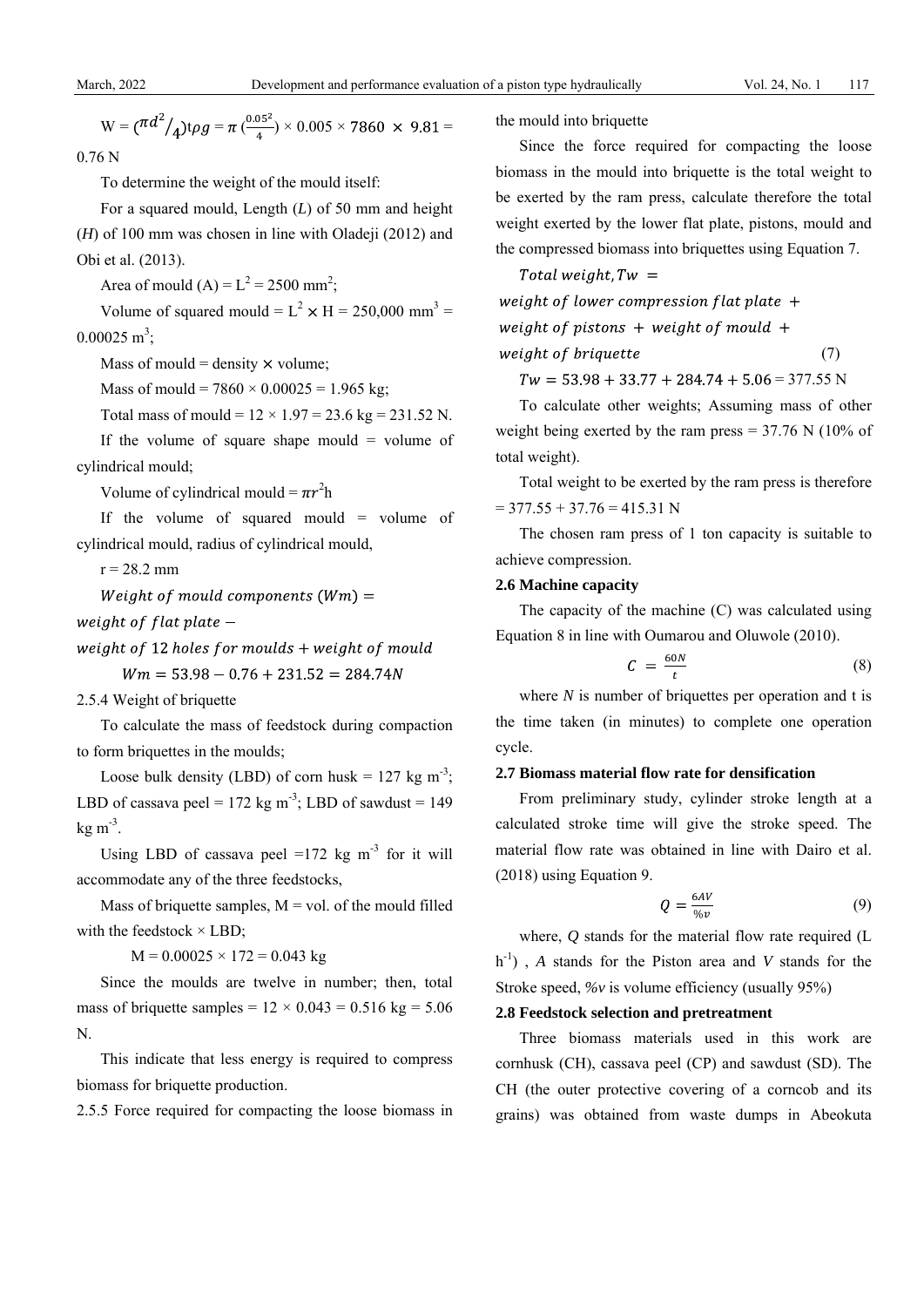metropolis. SD was obtained from Osiele sawmill in Abeokuta, while CP was obtained from Fami village, Alabata, Abeokuta, Nigeria. The CH samples were dried in an oven (model DHG 9030A, UK) at 104.5°C for 5 hours. At this period, it becomes crispy at the moisture content (MC) of  $6.23\% \pm 0.83\%$  (w.b.) making it ready and easier to mill. It was then subjected to hammer mill immediately due to its hygroscopic nature. The CP and SD were sun dried for three weeks. Dried samples were sieved using mesh size of 1.18 mm. Cassava starch was used as binder in this study. Torrefaction and water preconditioning of torrefied CH, CP and SD was carried out in line with Akogun et al. (2020b) and Waheed and Akogun (2020).

#### **2.9 Mode of operation of the machine**

Figure 1 shows the isometric drawing of the developed machine. The operation of the machine starts by lowering the ram press with the aid of a pressure relief valve. The bolts holding the top cover was unbolted to allow agricultural waste already mixed with the binder to be fed into the moulds. The top cover has twelve (12) piston rods with spring and flat plates attached to each. The rods are used to compress the feedstock in the individual moulds which are placed on a flat platform that is on the ram press. The top cover was then put back in place after loading the feedstock and bolted. After this, the valve was closed and the handle was inserted into the pump lever and actuated until the working pressure of 15 MPa was achieved. It was then allowed a holding time of 5 mins for the water to drain and enable the briquette to become well compacted. The moulds which contain the compressed feedstock were then hanged on the top frame when the ram press has pushed the mould upwards. The valve was then opened to allow the spring attached to each piston to push the compressed briquettes downward for ejection from the moulds. The wet briquettes are gently removed. The maximum density was determined immediately after ejection while the briquette was placed on a tray and dried under the sun. The whole process was repeated for new batches of briquettes to be produced.



#### (b)

Figure 1 The briquetting machine (a) isometric diagram (b) with dimensions

# **2.10 Performance Evaluation**

Three raw briquette samples and those torrefied at 200°C, 250°C and 300°C were selected from each of CH, CP and SD briquette for evaluation. During the process of densification, the time for loading biomass into moulds, time for compressing the biomass and time for ejecting the biomass briquettes from the machine were taken and recorded. The production capacity of the machine and the material flow rate for densification was calculated. On ejection of the briquettes from the moulds, the mass and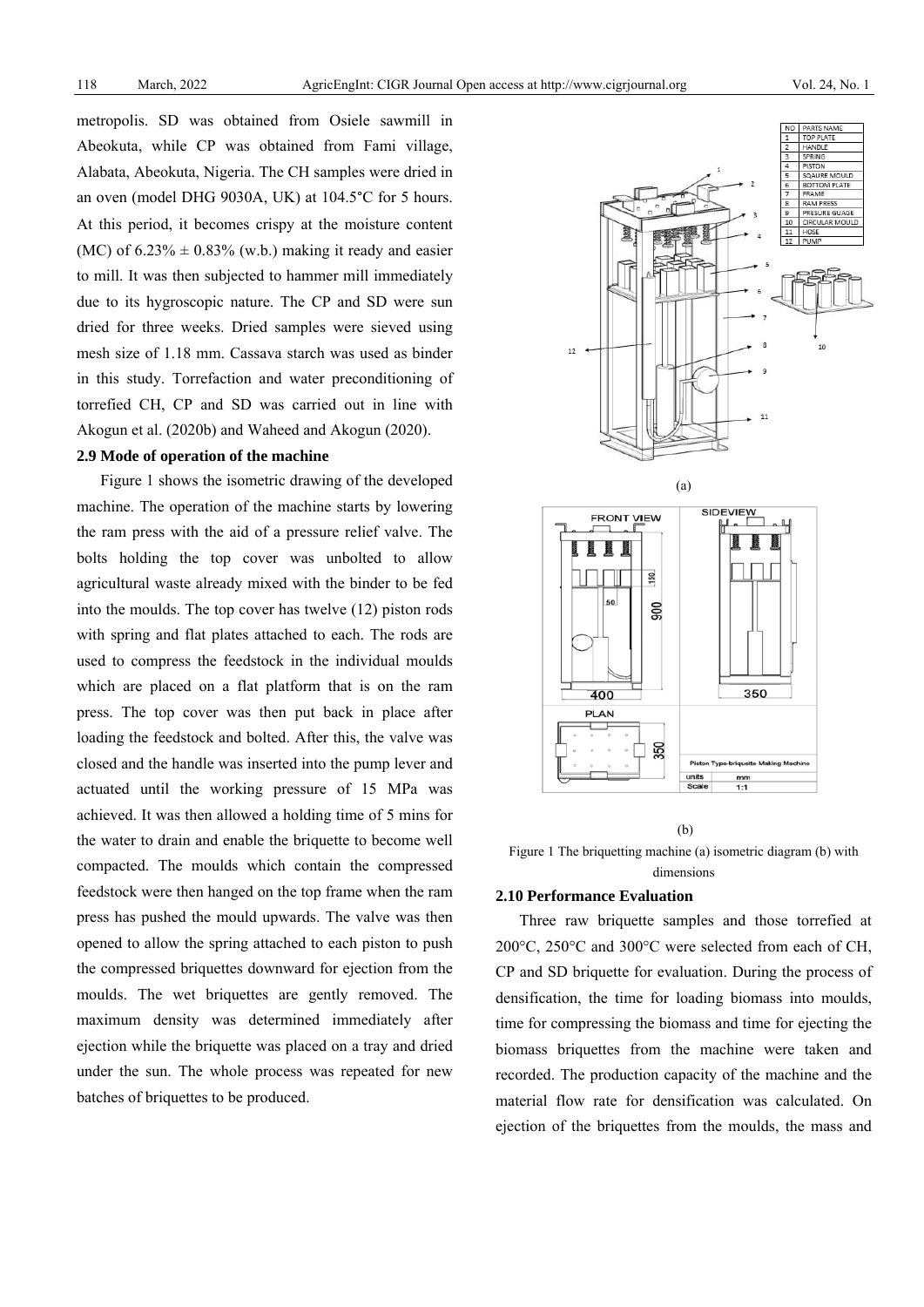the dimensions to determine the volume of the briquettes were taken. The maximum density (MD), the density determined immediately after ejection, while the relaxed density (RD), density taken after drying for 21 days, were determined in g  $cm<sup>3</sup>$ .

Other characteristics of the briquettes were determined as follows:

The shatter index (SI) was determined in accordance with the procedure of Lubwama and Yiga (2017) and was expressed as shown in Equation 10

$$
SI = \frac{\text{weight of brighter that remain unshattered}}{\text{initial weight of the brighter}} \times 100 \tag{10}
$$

The compressive strength (CS) test was carried out in line with ASTM D21166-85 (2008) and was therefore calculated using Equation 11:

$$
CS = \frac{\text{The load at brighter failure}}{\text{Cross-sectional area of brighter}}
$$
 (11)

For the determination of combustion indices, briquettes were first analysed for proximate analysis in line with Akogun et al. (2020a). The calorific value (CV) of briquettes was measured by using a Gallenkemp bomb calorimeter in line with ASTM E711-87 standard (2004).

The combustion indices such as fuel ratio (FR), combustibility index (CI), and volatile ignitability (VI) measured in MJ  $kg^{-1}$  were determined in line with Ohm et al. (2015) and Akogun and Waheed (2019) to assess the torrefaction performance and fuel quality of briquettes. These indices were calculated using Equations 12-14.

$$
FR = \frac{FC_{db}}{VM_{db}} \tag{12}
$$

$$
CI = \frac{CV_{db}}{FR} \times (115 - Ash_{db}) \times \frac{1}{105}
$$
 (13)

$$
VI = \left[\frac{CV_{db} - 0.338FC_{db}}{VM_{db} + MC_{db}}\right] \times 100\tag{14}
$$

Other parameters such as FC and VM represents the fixed carbon and volatile matter content measured in percentage. The subscript db in the above Equations refer to dry basis.

# **3 Results and discussions**

# **3.1 Mass yield of the feedstocks due to torrefaction**

The resultant mass yield of the solid fuel and changes in mass yields with response to temperature is presented in Table 1.

|  | Table 1 Mass yield of 100 g feedstock due to torrefaction |  |  |  |
|--|-----------------------------------------------------------|--|--|--|
|--|-----------------------------------------------------------|--|--|--|

| Temp. $(^{\circ}C)$ | Sawdust $(g)$ | Cornhusk $(g)$ | Cassava peel $(g)$ |
|---------------------|---------------|----------------|--------------------|
| Raw                 | 100.00        | 100.00         | 100.00             |
| 200                 | 92.86         | 88.61          | 96.29              |
| 250                 | 86.65         | 76.13          | 83.21              |
| 300                 | 49.33         | 55.36          | 58.92              |

The results revealed that at relatively low torrefaction temperatures of 200°C, the mass loss was relatively negligible, whereas at a torrefaction temperature of 250°C and 300°C defined as mild and severe torrefaction respectively, the weight loss of the tested biomass becomes very pronounced. At close observation of the three tested biomass samples torrefied at 300°C, it was obvious that the weight loss was dependent on the nature of the biomass materials. Moreover, the rate of mass loss is between 49%-59% at the higher torrefaction temperature of 300°C.

| Table 2 Analysis of variance for torrefaction condition and |
|-------------------------------------------------------------|
| feedstock type                                              |

| Source of      |                |    |           |        |                 |        |
|----------------|----------------|----|-----------|--------|-----------------|--------|
| Variation      | SS             | df | <b>MS</b> | F      | P-value         | F crit |
| Torrefaction   | 3569.9         |    | 1189.9    | 77.469 | $3.45 \times 1$ | 4.7570 |
| condition      | 96             | 3  | 99        | 33     | $0^{-5}$        | 63     |
|                | 41.982         |    | 20.991    | 1.3665 | 0.32430         | 5.1432 |
| Feedstock type | $\overline{c}$ | 2  | 1         | 28     | 6               | 53     |
|                | 92.165         |    | 15.360    |        |                 |        |
| Error          | 4              | 6  | 9         |        |                 |        |
|                | 3704.1         |    |           |        |                 |        |
| Total          | 43             |    |           |        |                 |        |

That is, only about 49%, 55% and 59% of mass were retained at this severe torrefaction temperature for SD, CH and CP respectively. Moreover, the analysis of variance (ANOVA) in Table 2 shows that the torrefaction condition has significant effect on the mass yield ( $p$  < 0.05). The raw and torrefied samples were grounded and sieved into particle sizes of less than 1.18 mm in order to improve the surface area of the material which improves on the samples' binding ability and strength.

# **3.2 Briquette production time, machine capacity and material flow rate for densification**

The feedstock loading time, compaction time, the briquette ejection time and the total production time in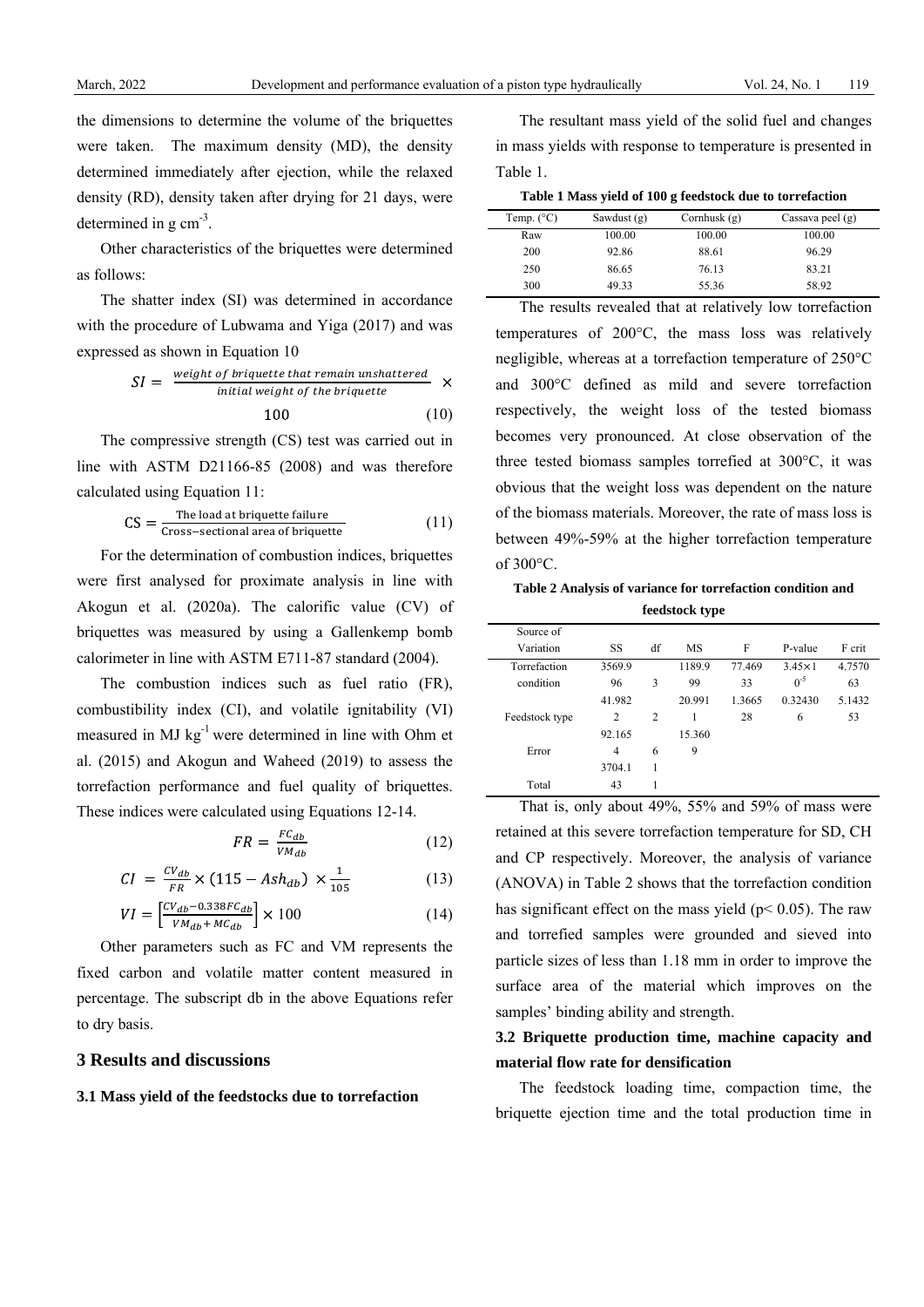percentage are presented in Table 3.

**Table 3 Briquette production time.** 

| Production time components | Time (secs) | Total production time in % |  |
|----------------------------|-------------|----------------------------|--|
| Biomass loading time       | 249         | 41.5                       |  |
| Biomass compaction time    | 300         | 50.0                       |  |
| Briquette ejection time    | J .         | 8.5                        |  |
| Total                      | 600         | 100.0                      |  |

For the cylinder stroke length of 0.1 m at a calculated stroke time of 10 sec gave a stroke speed of 0.01 m  $s^{-1}$ . Also, since piston area,  $A = 0.0025$  m<sup>2</sup>; stroke speed, volume efficiency %v = (usually 0.95). The material flow rate for densification, Q  $= 1.58$  L h<sup>-1</sup>.

The capacity of the machine (C) was obtained as 72 briquettes per hour. This machine is capable of producing 576 briquettes on an 8 hours daily operation.

This piston type briquetting machine was fabricated at a cost of USD510.

#### **3.3 Physical properties of briquettes**

Figure 2 shows the maximum density (MD) of CP, CH and SD cylindrical- and square-shaped briquettes.



Figure 2 Effect of the torrefaction condition on the maximum density

The MD of raw cylindrical shaped briquette of CH, SD and CP were  $0.75$ ,  $0.67$  and  $1.01$  g cm<sup>-3</sup> respectively. It can be seen from the figure that the MD for each feedstock increased with the increase in the torrefaction temperature which could be attributed to water preconditioning of the feedstock prior to torrefaction. The percentage increase in the MD of CH, SD and CP briquettes torrefied at 300°C over those of raw samples are 12.56%, 6.25% and 7.28% respectively. The MDs for square briquettes of CP, CH and SD are lower than those for cylindrical shaped briquettes which indicate that cylindrical briquettes are denser than square shaped ones. An increased trend was also obtained for RD of torrefied CH, SD and CP briquettes over that of raw briquettes as shown in Figure 3. There is an indication that the CP briquettes have higher MD and RD than those for CH and SD briquettes at all torrefaction conditions. This could be caused by the release of lignin component during devolatilisation of CP briquettes with higher binding effect than in CH and SD briquette. Chirchir et al. (2013) noted that the strong bonds generated by gluing result in minimal expansion of briquettes after withdrawal from the mould. Therefore, high values of MD and RD of the CP, CH and SD briquettes are synonymous to increased strength, decreased storage space and transportation cost and improved quality of the briquettes. The tacky nature of CP as described by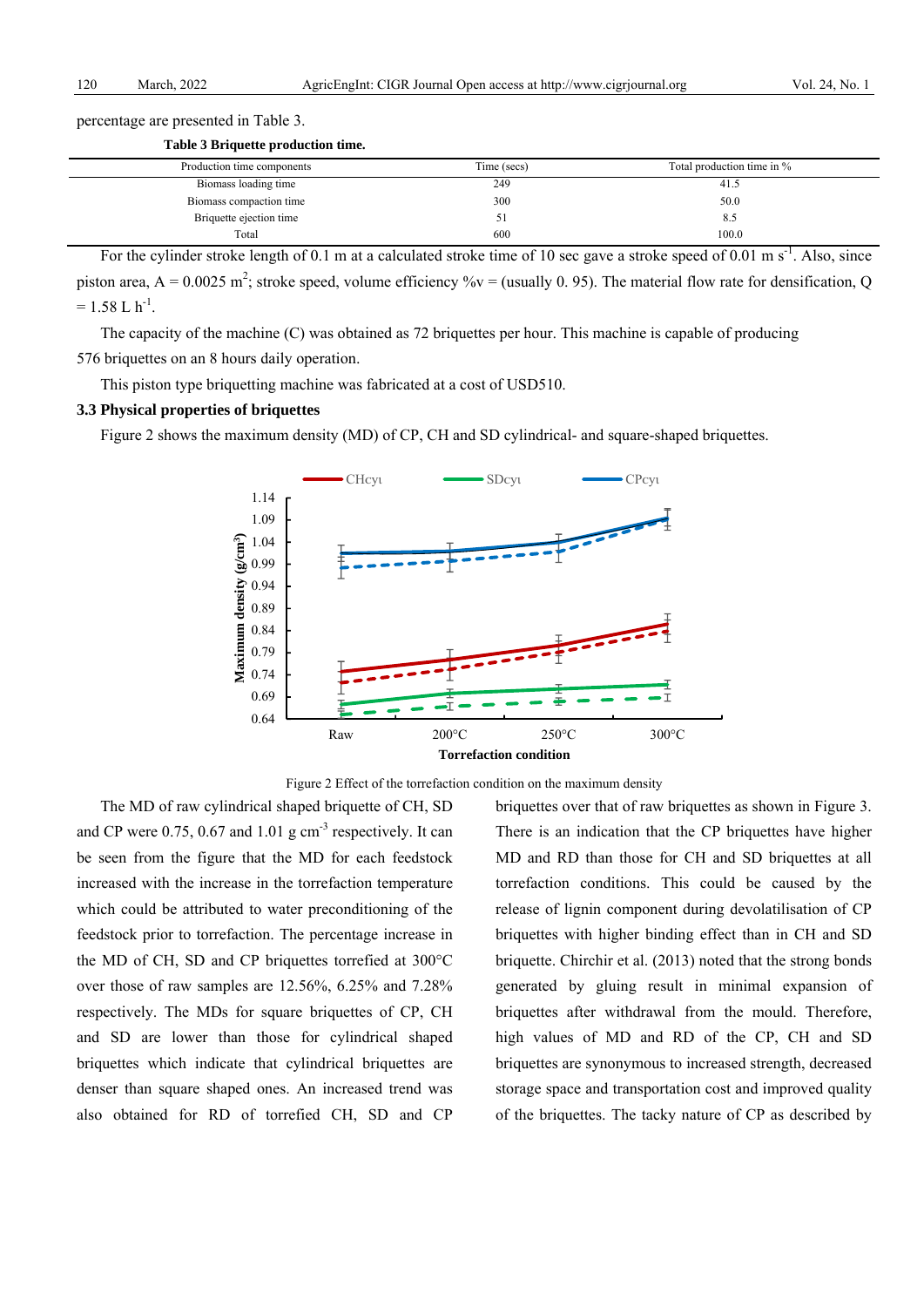Arewa et al. (2016) could be responsible for its briquettes having higher values of MD and RD than the briquettes produced from CH and SD regardless of the shape.



Figure 3 Effect of the torrefaction condition on the relaxed density



Figure 4 Effect of the torrefaction condition on the shatter index

Figure 4 shows that the shatter index (SI) of the CH, SD and CP cylindrical- and square-shaped briquettes at all torrefaction conditions were high (>90%). The SI for cylindrical shaped CH briquettes ranged from 95.6% to 97.2% at all torrefaction conditions. The SI for cylindrical briquettes produced from SD and CP ranged from 91.1% to 95.8% and 96.7% to 98.4% while that for square shaped briquette ranged from 90.66% to 95.11% and 96.44% to 97.86% respectively for the same feedstock. This showed a slight decrease in SI values of square briquettes from those of cylindrical briquettes. The torrefaction of the briquette samples at 300°C led to higher release of lignin, hence, a strong binding structure which yielded high SI. Chirchir et al. (2013) noted that the gluing causes strong bonding which is expected to reduce the SI of briquette with the increased in the lignin. The sprinkling of deionized water on this torrefied samples prior to densification improved the SI (Bai et al., 2017). Yaman et al. (2001) predicted that the fibrous structure of CP would enhance the SI of briquettes. This could be the reason for the high value of SI in CP briquettes than in CH and SD for both shapes and at all torrefaction conditions. Olorunnisola (2007) obtained a value of 93%-98% for briquettes from waste paper and blends of coconut husks, which is within the values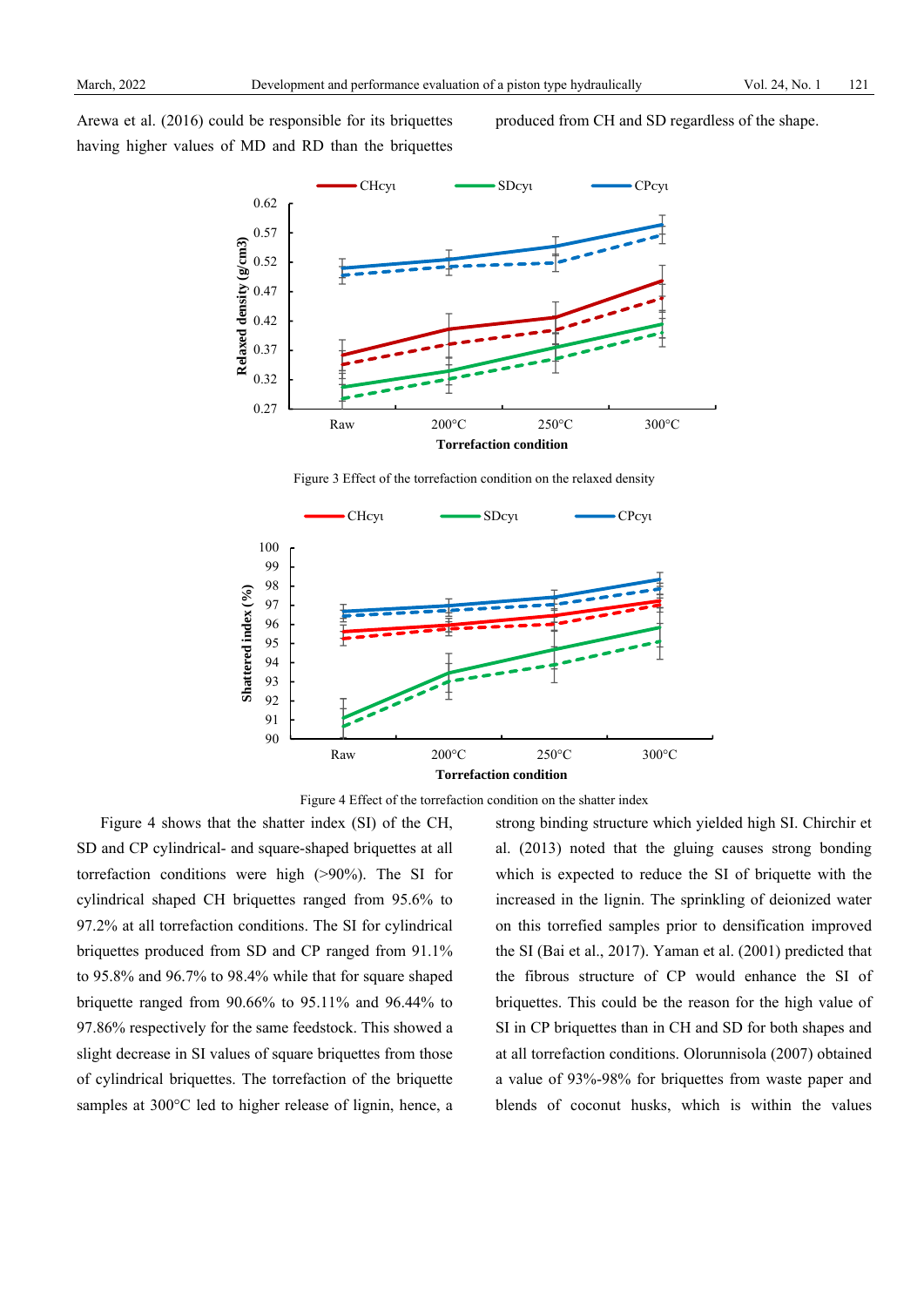obtained in this work.

According to Blesa et al. (2001), one of the most important properties required in the preparation of good fuel briquette is compressive strength (CS). This property, according to the authors, has been extensively used as the

selection criteria for most adequate briquettes and is closely associated with the amount and inherent organic composition of the raw materials. The CS is a criterion for briquette durability (Richard, 1990).



Figure 5 Effect of the torrefaction condition on the compressive strength

The CS for CH, CP and SD briquettes were plotted against the torrefaction condition in Figure 5. The results showed that for cylindrical briquettes, the CS increased from 0.51 N mm<sup>-2</sup> for raw CH briquettes to 0.62 N mm<sup>-2</sup> for that torrefied at 300°C indicating a 17.8% increase. Further observations showed that the CS for CP and SD also increased by 10% and 30.3% respectively. On the hand, the CSs for the square briquettes produced from the torrefied CH, SD and CP feedstock at 300°C are higher by 19.92%, 35.88% and 10.89% over those produced from raw CH, SD and CP feedstock respectively. In addition, the CP briquettes for both moulds generally has higher CS than those for CH and SD briquettes perhaps because of its morphology (Yaman et al*.*, 2001) and its tacky nature (Arewa et al*.,* 2016). The cylindrical shaped briquettes performed slightly better than the square briquettes in terms of the physical properties studied in this work. This could be due to a slight loss in cohesive strength of square briquettes at the four edges during compression and ejection during the briquette production process which eventually resulted to the decrease in the density and stability. However, the square shape briquette is better during storage because it occupies less void space in comparison with cylindrical briquettes. Fortunately, the values of the physical properties obtained in this study compared favourably with those reported in literature (Munir et al., 2009; Liao and Ma, 2010; Conag et al., 2017).

The result of the proximate analysis of briquettes produced from CH, CP and SD at different torrefaction condition is presented in Table 4. The volatile matter (VM) decreased from 70.5% for raw CH briquettes to 50.5% for that torrefied at 300°C. Similarly, the VM for CP briquettes ranges between 62.7% (for raw) to 41.3% (for the torrefied form) and for SD from 72.6% to 48.4%. The torrefied briquettes will burn longer than the raw biomass with little or no smoke when subjected to domestic or industrial applications due to its low VM. The fixed carbon (FC) content which predicts the heating value of a fuel briquette increased as a result of torrefaction. For instance, the FC of CH briquettes increased from 18.65% to 36.7% from its raw condition to that torrefied at 300°C. The same increased trend was also obtained in briquettes produced from SD (17.85%-39.50%) and CP (17.35%-36.65%). This implies that torrefied fuels with high FC such as that obtained in SD briquette will produced more heating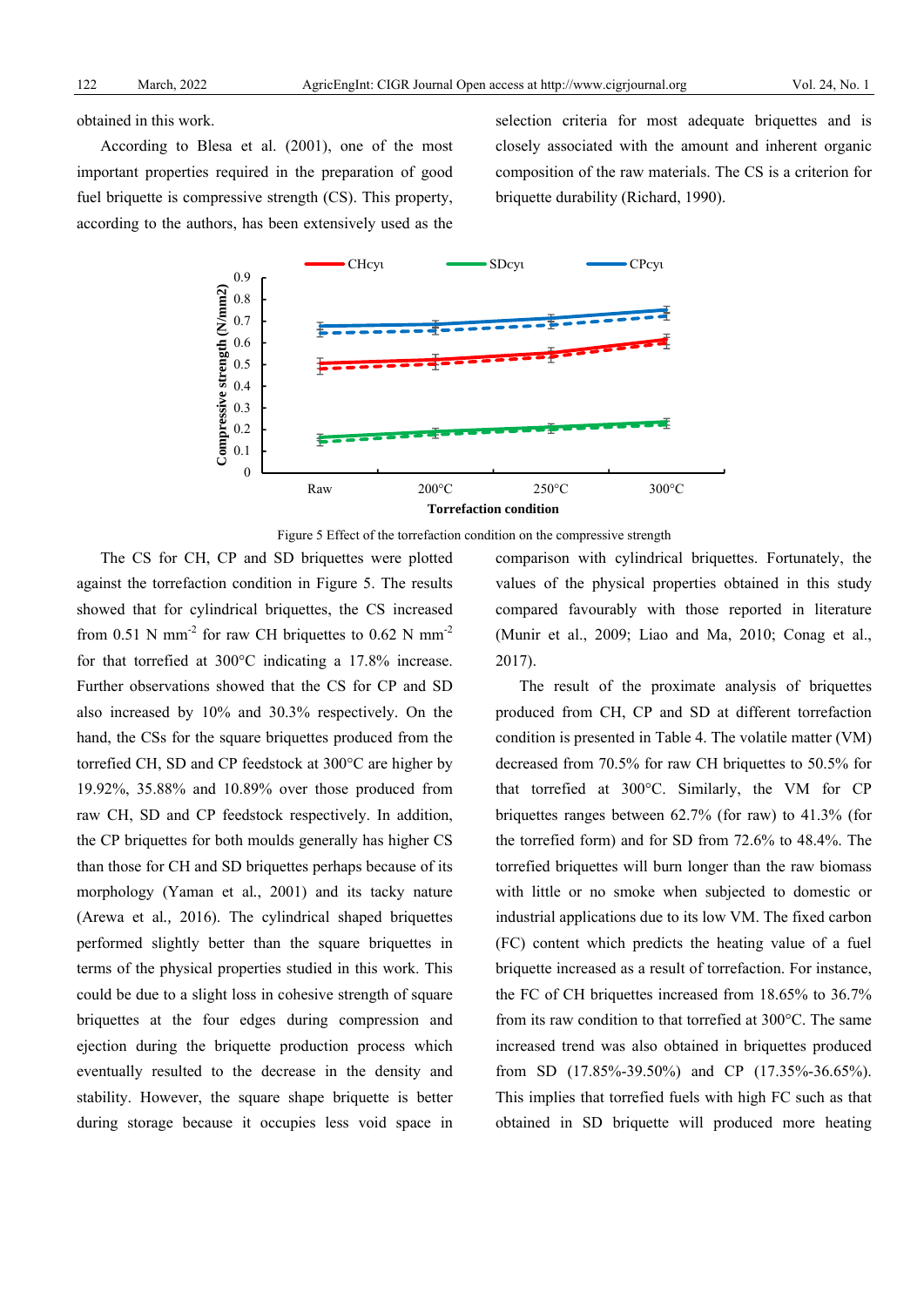energy when compared with its raw counterpart with low FC. Similarly, ash content (AC) increased slightly from 3.75% to 4.5% for CH briquettes produced for raw and that torrefied at 300°C respectively, 1.65% to 1.75% for SD briquettes and 9.85% to 14.95% for CP briquettes. This implies there will be need for more clearing of ash pits when CP briquettes are used, than CH and SD briquettes. However, the values obtained for AC is less than 20%, showing the suitability of the produced briquettes from the three feedstock considered. The calorific value (CV) obtained ranged from 12.27 to 16.23 MJ  $\text{kg}^{-1}$  for CH briquette produced for raw and treated briquettes torrefied at 300 $^{\circ}$ C respectively, 14.70 to 20.95 MJ kg<sup>-1</sup> for SD briquettes and 12.87 to 15.32 MJ  $kg^{-1}$  for CP briquettes with the values obtained at the same condition at which **3.4 Proximate analysis** 

CH briquettes were subjected to. This showed that the three feedstock being considered in this work have low CV  $(\leq 15$  MJ kg<sup>-1</sup>) in their raw form. Its usage requires pretreatment such as torrefaction and briquetting which improved their value upwards. The differences in the values of the CV obtained in this study from  $17.36 \text{ MJ kg}^{-1}$ for corncob and 19.4 MJ  $kg^{-1}$  for hardwood by Liu et al. (2015) and 17.47 MJ  $kg^{-1}$  for rice husk by Chen et al. (2012) may have been due to the variation in the type and concentration of binders, the species of the feedstock and torrefaction carried out on the feedstock. In addition, Table 5 shows that the torrefaction condition has significant effect on the proximate parameters except MC ( $p$  < 0.05). The feedstock type on the other hand has significant effect on the VM and FC.

|  |  |  | Table 4 Proximate analysis for CH, SD and CP briquettes |
|--|--|--|---------------------------------------------------------|
|  |  |  |                                                         |

|            | Parameter              |           | Raw            | 200 °C                                                           |                | 250 °C                | 300 °C   |
|------------|------------------------|-----------|----------------|------------------------------------------------------------------|----------------|-----------------------|----------|
|            | Volatile matter (%)    |           |                |                                                                  |                |                       |          |
|            | <b>CH</b>              |           | 70.50          | 66.50                                                            |                | 57.90                 | 50.50    |
| ${\rm SD}$ |                        |           | 72.60          |                                                                  | 61.00          |                       | 48.40    |
|            | CP                     |           | 62.70          | 56.60                                                            |                | 49.70                 | 41.30    |
|            | Ash content $(\% )$    |           |                |                                                                  |                |                       |          |
|            | CH                     |           | 3.75           | 5.20                                                             |                | 4.10                  | 4.50     |
|            | ${\rm SD}$             |           | 1.65           | 1.50                                                             |                | 2.50                  | 1.70     |
|            | CP                     |           | 9.85           | 5.20                                                             |                | 10.30                 | 14.95    |
|            | Fixed carbon (%)       |           |                |                                                                  |                |                       |          |
|            | <b>CH</b>              |           | 18.25          | 22.10                                                            |                | 27.60                 | 36.70    |
|            | ${\rm SD}$             |           | 17.85          | 23.10                                                            |                | 28.70                 | 39.50    |
|            | CP                     |           | 17.35          | 24.60                                                            |                | 28.90                 | 35.65    |
|            | Moisture content (%)   |           |                |                                                                  |                |                       |          |
|            | <b>CH</b>              |           | 8.50           | 8.30                                                             |                | 10.40                 | 8.30     |
| <b>SD</b>  |                        |           | 8.90<br>10.10  |                                                                  |                | 8.80                  |          |
|            | CP                     |           |                |                                                                  | 11.60<br>11.10 |                       | 8.10     |
|            |                        |           |                | Table 5 ANOVA for proximate analysis of CH, SD and CP briquettes |                |                       |          |
| Parameter  | Source of Variation    | <b>SS</b> | df             | <b>MS</b>                                                        | $\rm F$        | P-value               | F crit   |
| <b>VM</b>  | Torrefaction condition | 206.5117  | $\overline{c}$ | 103.2558                                                         | 43.07811       | 0.000276              | 5.143253 |
|            | Feedstock type         | 779.0358  | 3              | 259.6786                                                         | 108.3374       | $1.29 \times 10^{-5}$ | 4.757063 |
|            | Error                  | 14.38167  | 6              | 2.396944                                                         |                |                       |          |
| AC         | Torrefaction condition | 142.2754  | 2              | 71.13771                                                         | 12.32904       | 0.007496              | 5.143253 |
|            | Feedstock type         | 14.78167  | 3              | 4.927222                                                         | 0.853948       | 0.513565              | 4.757063 |
|            | Error                  | 34.61958  | 6              | 5.769931                                                         |                |                       |          |
| ${\rm FC}$ | Torrefaction condition | 2.557917  | 2              | 1.278958                                                         | 0.773791       | 0.502378              | 5.143253 |
|            | Feedstock type         | 616.7942  | 3              | 205.5981                                                         | 124.3902       | $8.62 \times 10^{-6}$ | 4.757063 |
|            | Error                  | 9.917083  | 6              | 1.652847                                                         |                |                       |          |
| MC         | Torrefaction condition | 4.126667  | 2              | 2.063333                                                         | 1.124092       | 0.384927              | 5.143253 |
|            | Feedstock type         | 5.349167  | 3              | 1.783056                                                         | 0.971398       | 0.465582              | 4.757063 |
|            | Error                  | 11.01333  | 6              | 1.835556                                                         |                |                       |          |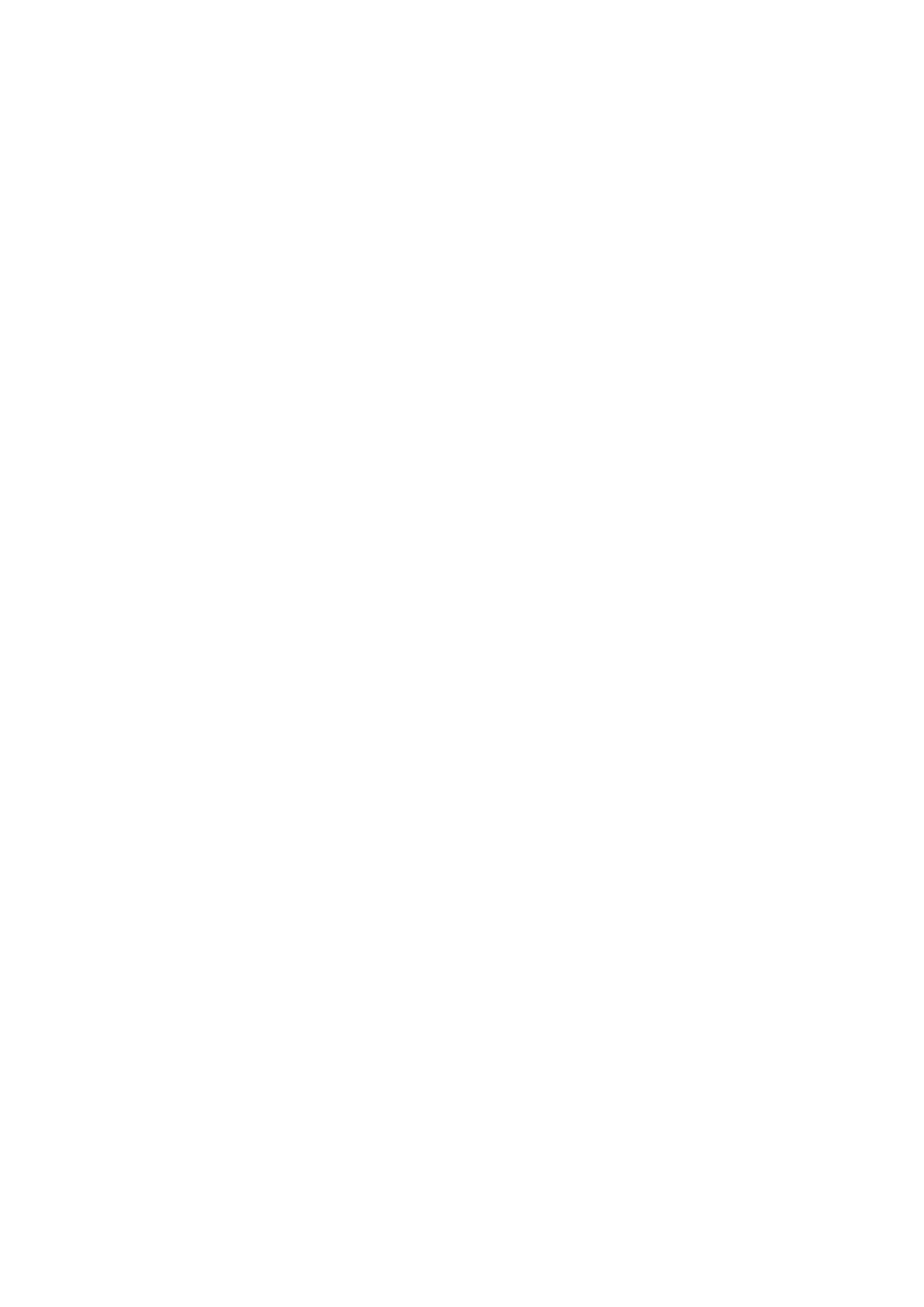#### **3.5 Combustion indices**

The application of briquette fuel from CP, CH and SD for co-firing in coal engines was evaluated with combustion indices such as fuel ratio, combustibility index and volatile ignitability. The fuel ratio (FR) for the raw CH, SD and CP briquettes is low while it increased as a

result of torrefaction from 200°C to 300°C (Figure 6). The CP briquettes have higher FR than CH and SD briquettes at all treated condition. All torrefied briquette samples subjected to 300°C met the standard for FR in line with Ohm et al. (2015), Conag et al. (2017) and Akogun et al. (2020a).







The combustibility index (CI) for the torrefied CP briquettes at 300°C (17.28 MJ kg<sup>-1</sup>) falls within the standard range of values. The value for CH briquettes  $(25.43 \text{ MJ kg}^{-1})$  and SD briquettes  $(24.97 \text{ MJ kg}^{-1})$ however are higher than 23 MJ  $kg^{-1}$  for CI (Figure 7).



Figure 7 Variation of the combustibility index with the torrefaction condition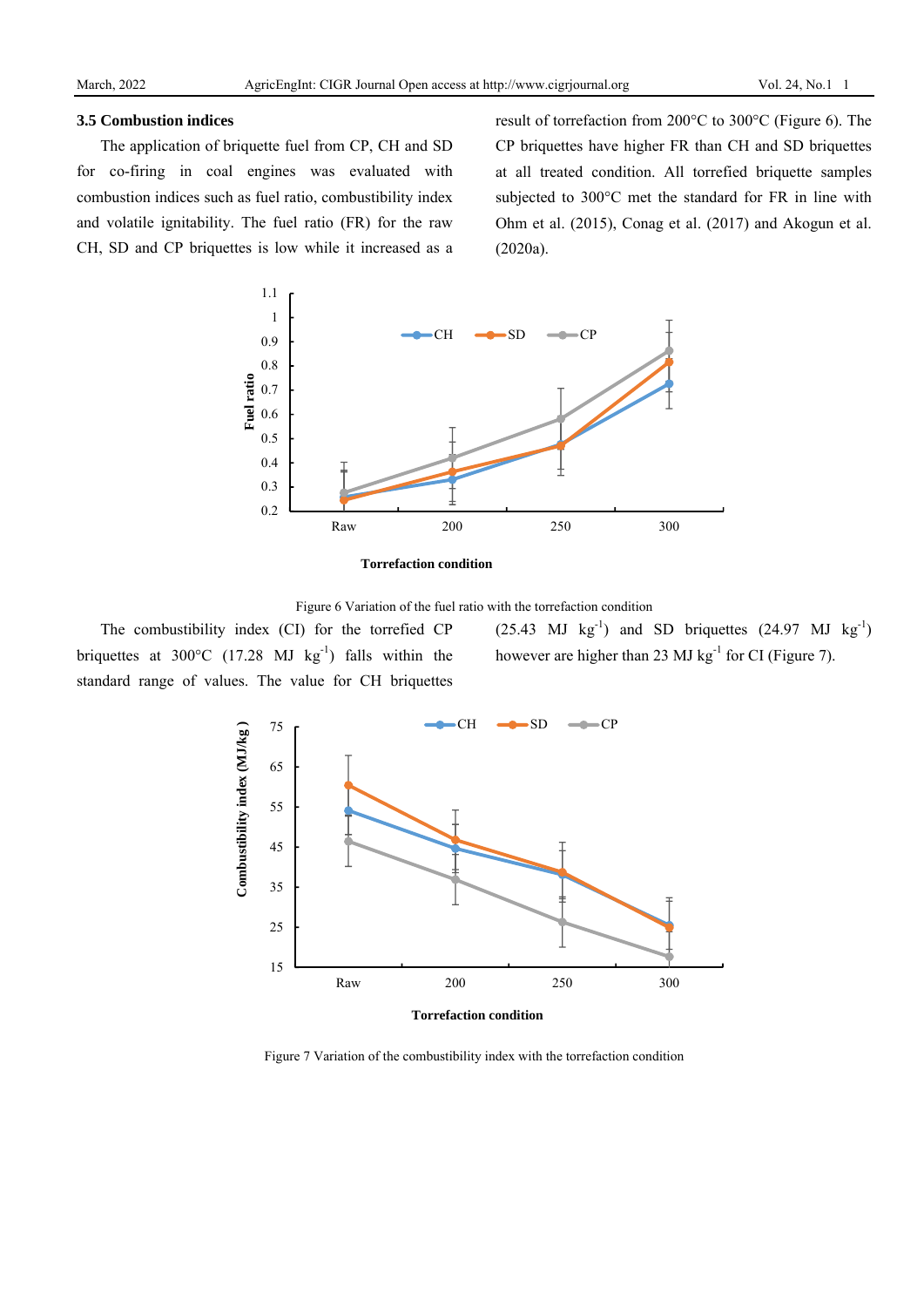

**Torrefaction condition**

Figure 8 Variation of the volatile ignitability with the torrefaction condition

Volatile ignitability (VI) of CH, SD and CP briquettes torrefied at 300°C met the standard values, where the results obtained were greater than 14.5 MJ kg<sup>-1</sup> (Figure 8). The improvements in the combustion indices could be attributed to the torrefaction temperature and time the biomasses were subjected to pretreatment prior to densification. These contributed to improvements in the proximate values and the CV of briquettes. The FR, CI and VI for the CP briquettes torrefied at 300°C fall respectively, within the prescribed values of 0.5≤ FR≤2.0,  $12 \leq C$ I $\leq$ 23 MJ kg<sup>-1</sup> and VI $\geq$ 14.5 MJ kg<sup>-1</sup> for mixed firing with coal in coal engines. The FR and VI for CH and SD briquettes torrefied at 300°C fall within the standard values while they are not within the range for CI. These briquettes (CH and SD) could however be blended together with each other or each with CP briquettes torrefied at 300°C in order to meet with the requirements for biomass briquette co-firing with coal.

#### **4 Conclusion**

In this study, a piston type briquetting machine with replaceable cylindrical- or squared- shaped mould was developed. The machine has the capacity to produce 576 raw and torrefied briquettes made from some agricultural wastes on an 8-hours operation while the biomass material

flow rate for densification is  $1.58 \text{ L h}^{-1}$ . To achieve this, the properties of selected biomass from CH, CP and SD were determined and used in the design of the machine. At both raw and torrefied conditions, CP briquettes are better than SD and CH briquettes when MD, RD, CS and SI were determined. The cylindrical shaped briquettes performed better than square-shaped ones in terms of all the physical properties studied; however, square shaped briquettes will occupy less space during storage. Also, the SD briquettes performed better than the CH and CP in terms of the CV and FC. For combustion indices, CP briquette torrefied at 300°C met the standard for co-firing with coal in coal powered engines. The torrefied briquettes produced were found to have a significant value of CV, FC, SI, CS and density which is an indication that the briquettes produced are of good qualities for strength and heating applications. Finally, the machine is geared towards producing an endproduct of better quality briquettes from all agro wastes and in the reduction of drudgery and labour intensiveness involved in briquettes production. This machine will also enhance and promote the establishment of economically viable small and medium scale briquette producing industries and create new employment opportunities in rural areas. Briquettes made from this machine using cornhusk, sawdust and cassava peel wastes, and other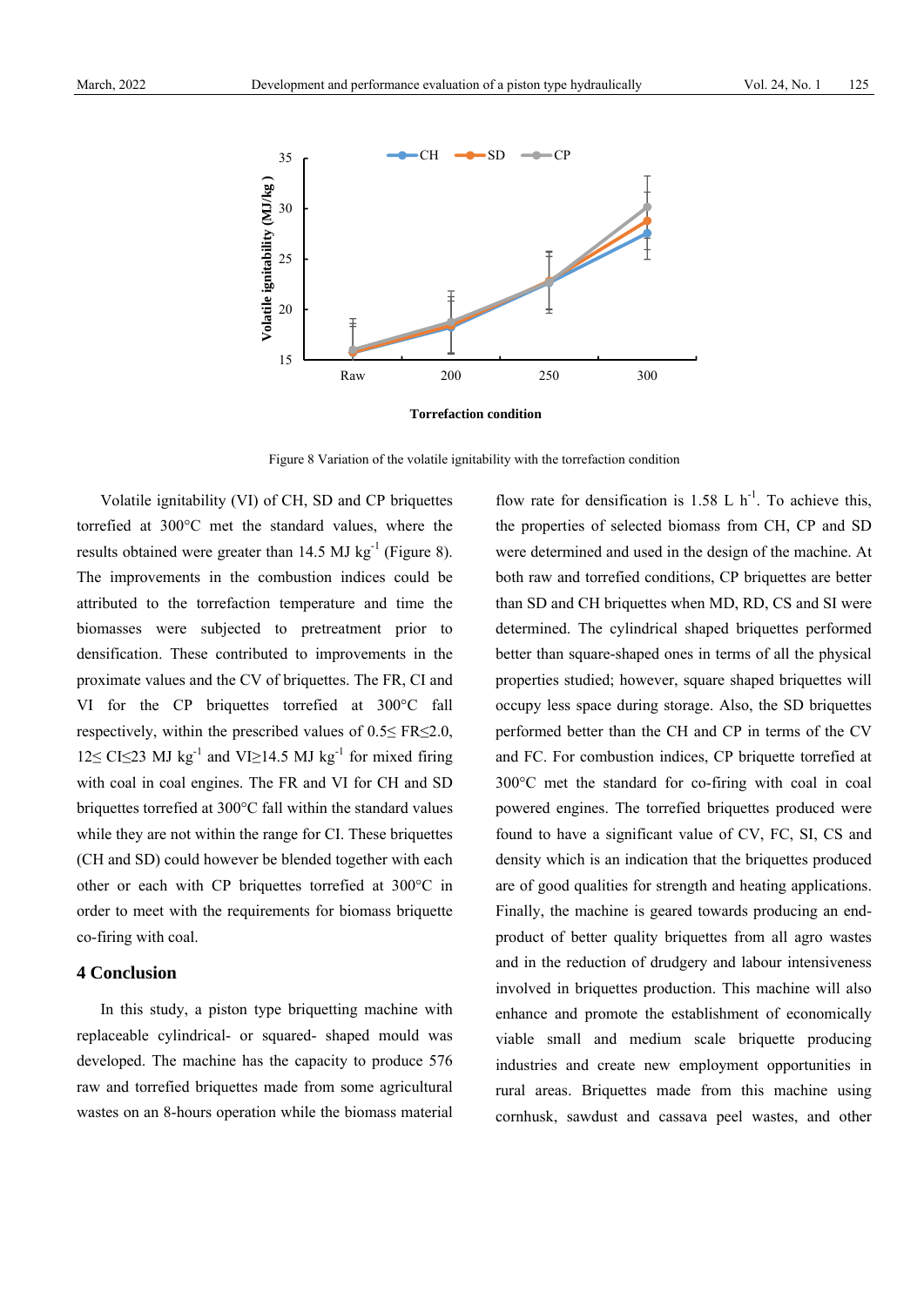agricultural wastes could be an alternative source of domestic and industrial energy to charcoal, firewood, gas, coal and electricity if utilized.

#### **References**

- Akande, O. M., and A. O. Olorunnisola. 2018. Potential of briquetting as a waste management option for handling market-generated vegetable waste in Port Harcourt, Nigeria. *Recycling*, 3(2): 1-13.
- Akogun, O. A., and M. A. Waheed. 2019. Property upgrades of some raw Nigerian biomass through torrefaction pretreatment- A Review. *Journal of Physics: Conference Series*, 1378(3): 032026.
- Akogun, O. A., M. A. Waheed, S. O. Ismaila, and O. U. Dairo. 2020b. Physical and combustion indices of thermally treated cornhusk and sawdust briquettes for heating applications in Nigeria. *Journal of Natural Fibers*, 1-16. https://doi.org/10.1080/15440478.2020.1764445
- Akogun, O. A., M. A. Waheed, S. O. Ismaila, and O. U. Dairo. 2020a. Co-briquetting characteristics of cassava peel with sawdust at different torrefaction pretreatment conditions. *Energy Sources, Part A: Recovery, Utilization, and Environmental Effects*, 1-19. https://doi.org/10.1080/15567036.2020.1752333
- Al-Widyan, M. I., H. F. Al-Jalil, M. M. Abu-Zreig, and N. H. Abu-Hamdeh. 2002. Physical durability and stability of olive cake briquettes. *Canadian Biosystems Engineering/Le génie des biosystèmes au Canada*, 44: 3.41-3.45.
- *American Society for Testing and Materials Standards*. 2008. ASTM D21166-85. Standard test method of compressive strength of wood. West Conshohocken, PA: ASTM International.
- *American Society for Testing and Materials Standards*. 2004. ASTM E711-87. Test method for gross calorific value of refinederived fuel by the bomb calorimeter. West Conshohocken, PA: ASTM International.
- Arewa, M. E., I. C. Daniel, and A. Kuye. 2016. Characterisation and comparison of rice husk briquettes with cassava peels and cassava starch as binders. *Biofuels*, 7(6): 671-675.
- Bai, X., G. Wang, C. Gong, Y. Yu, W. Liu, and D. Wang. 2017. Copelletizing characteristics of torrefied wheat straw with peanut shell. *Bioresource Technology*, 233: 373-381.
- Benavente, V., and A. Fullana. 2015. Torrefaction of olive mill waste. *Biomass and Bioenergy*, 73: 186-194.
- Blesa, M. J., V. Fierro, J. L. Miranda, R. Moliner, and J. M. Palacios. 2001. Effect of the pyrolysis process on the physiochemical and mechanical properties of smokeless fuel

briquettes. *Fuel Processing Technology*, 74(1): 1-17.

- Chen, W. H., S. W. Du, C. H. Tsai, and Z. Y. Wang. 2012. Torrefied biomasses in a drop tube furnace to evaluate their utility in blast furnaces. *Bioresource Technology*, 111: 433-438.
- Chirchir, D. K., D. M. Nyaanga, and J. M. Githeko. 2013. Effect of binder types and amount on physical and combustion characteristics. *International Journal of Engineering Science and Technology*, 2(2): 12-20.
- Conag, A. T., J. E. R. Villahermosa, L. K. Cabatingan, and A. W. Go. 2017. Energy densification of sugarcane bagasse through torrefaction under minimized oxidative atmosphere. *Journal of Environmental Chemical Engineering*, 5(6): 5411- 5419.
- Dairo, O. U., A. E. Adeleke, T. Shittu, N. A. Ibrahim, O. J. Adeosun, and R. B. Iyerimah. 2018. Development and performance evaluation of a low-cost hydraulic-operated biomass briquetting machine. *FUOYE Journal of Engineering and Technology*, 3(1): 1-6.
- Guo, L., D. Wang, L. G. Tabil, and G. Wang. 2016b. Compression and relaxation properties of selected biomass for briquetting. *Biosystems Engineering*, 148: 101-110.
- Guo, L., L. G. Tabil, D. Wang, and G. Wang. 2016a. Influence of moisture content and hammer mill screen size on the physical quality of barley, oat, canola and wheat straw briquettes. *Biomass and Bioenergy*, 94: 201-208.
- Husain, Z., Z. Zainac, and Z. Abdukkah. 2002. Briquetting of palm fibre and shell from the processing of palm nuts to palm oil. *Biomass and Bioenergy*, 22(6): 505-509.
- Kaliyan, N. and R. V. Morey. 2009. Factors affecting strength and durability of densified biomass products. *Biomass and Bioenergy*, 33(3): 337-359.
- Khurmi, R. S. 2005. *Strength of Materials (Mechanics of Solids)*. Ram Nagar, New Delhi, India: S. Chand and Company Ltd.
- Khurmi, R. S., and J. K. Gupta. 2005. *A Textbook on Machine Design*. Ram Nagar, New Delhi, India: Eurasia Publishing House (Pvt.) Ltd.
- Li, Y., and H. Liu. 2000. High-pressure densification of wood residues to form an upgraded fuel. *Biomass and Bioenergy*, 19(3): 177-186.
- Liao, Y., and X. Ma. 2010. Thermogravimetric analysis of the cocombustion of coal and paper mill sludge. *Applied Energy*, 87(11): 3526-3532.
- Liu, X., M. Chen, and Y. Wei. 2015. Combustion behaviour of corncob/bituminous coal and hardwood/bituminous coal. *Renewable Energy*, 81: 355-365.
- Lubwama, M., and V. A. Yiga. 2017. Development of groundnut shells and bagasse briquettes as sustainable fuel sources for